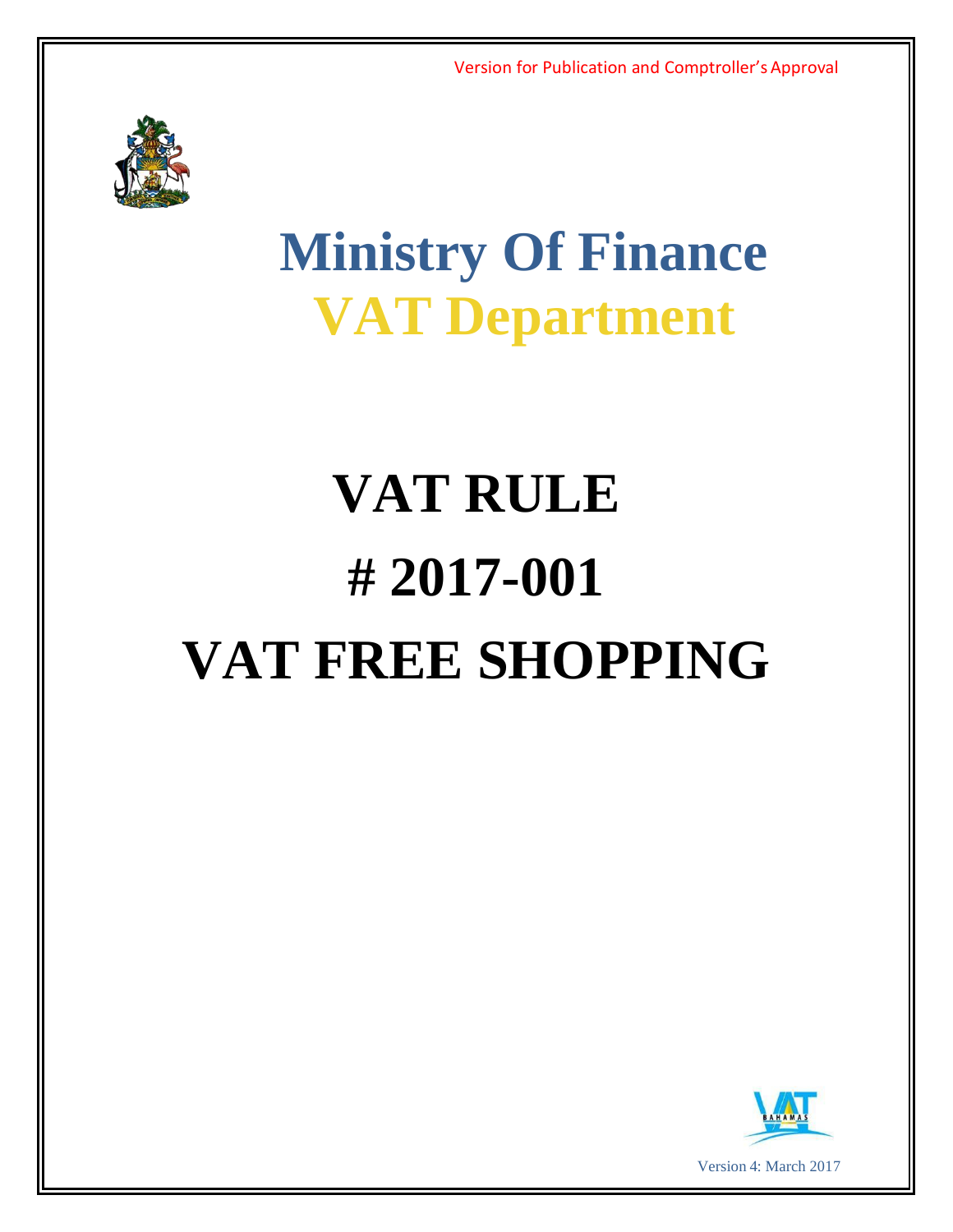#### **A. Authority**

This Rule is made under section 17 of the Value Added Act, 2014.

#### **B. Legislation**

All legislative references are to the Value Added Tax Act, 2014 and/or the Value Added Tax Regulations 2014, unless otherwise stated.

## **C. This Rule applies in respect of:**

Regulation 15(3) of Value Added Tax Regulation, 2014 with respect to allowing zero-rated supply of specified goods referred to in the tax free goods listing.

## **D. Application of Rule**

This Rule is for the purpose of setting out the framework for the zero-rated (VAT free) VAT treatment of certain purchases made by visitors to The Bahamas and is to be applied in situations where such purchases are made at approved merchants or retailers.

#### **E. Comptroller's Rule**

- 1. A retailer wanting to participate in the VAT Free Shopping Scheme must be a VAT registrant and be compliant with all the requirements of the VAT Act and Regulations, the Business Licence Act and the Customs Management Act and Regulations.
- 2. Applications to participate in the scheme must be made to the VAT Comptroller on the prescribed form.
- 3. The Comptroller shall approve all participants in the scheme and shall determine whether such participation is subsequently cancelled or suspended for violations under any of the Acts or regulations in sub-rule 1.
- 4. The approved retailer shall subscribe to and use the electronic system approved by the VAT Comptroller to record and document all VAT free sales.
- 5. In accordance with sub rule 3, grounds for suspension or cancellation of participation in the VAT free scheme shall include but not be limited to -
	- i) Violations of this rule;
	- ii) Failure to file a VAT return or to remit amounts payable as VAT to the VAT Comptroller or the Comptroller of Customs;
	- iii) Failure to file annual business license returns or to pay annual business licence fees;
	- iv) Failure to pay any amounts owed under the Customs Management Act and Regulations,
	- v) The suspension or cancellation of VAT registration.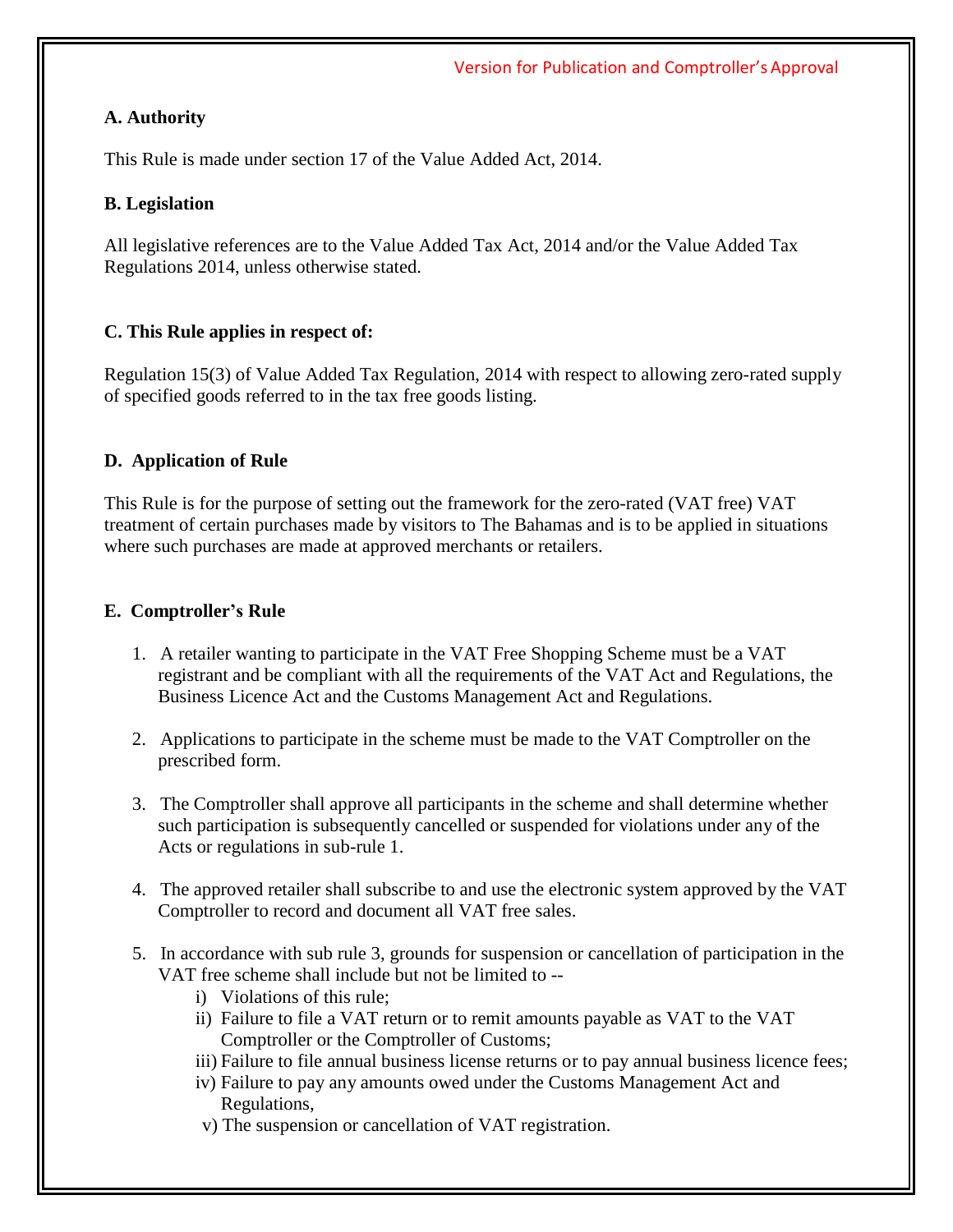- 6. VAT Free sales shall only be made to visitors to The Bahamas. A visitor is defined as someone
	- i) whose normal place of residence is not The Bahamas;
	- ii) who does not have a Bahamian passport;
	- iii) who is leaving The Bahamas within 45 days of arrival;
	- iv) who has not worked in The Bahamas in the last 6 months.
- 7. A VAT inclusive sale of less than \$25 per tax receipt is not eligible for VAT Free treatment under this scheme. In addition, items such as medicine or pharmaceutical products, food, confectionary items, and beverages are not eligible for the VAT Free Scheme.
- 8. Notwithstanding sub rule 7, there must be a minimum VAT inclusive sale of \$50, and new items eligible for VAT Free sales are as follows:
	- i) wine and spirits
	- ii) rum cake;
	- iii) tobacco products;

These items are to be collected or delivered upon departure at the secured designated VAT Free location at either the airport or port zone.

- 9. Tourists making VAT free purchases must present to the approved retailer travel or other documentation to show residency status and proof of pending departure from the Bahamas. Such documentation may include but shall not be limited to the following:
	- i) Passport;
	- ii) Drivers Licence;
	- iii) Government issued photo ID;
	- iv) Cruise ID;
	- v) Airline Ticket;
	- vi) Boarding Card;
	- vii)Credit Card

Details of the evidence accepted by the approved retailer shall be recorded electronically in the Customs agent system approved by the VAT Comptroller.

- 10. On each eligible transaction, the visitor shall be charged the tax exclusive price, plus 15 percent of the VAT that would have been paid if the purchase was not VAT free. The 15 percent surcharged against the VAT rebate shall constitute the processing fee for the transaction.
- 11. The approved retailer may elect to waive the processing fee charged to the tourist and charge the tourist a lesser amount, provided that the retailer is still held to directly account for the processing fee so waived.
- 12. The approved retailer must issue both a tax receipt for each transaction and a "VAT Off" slip as proof of the VAT rebate.

13. The approved businesses must report such sales as zero-rated supplies on the VAT Return.

14. The approved businesses must maintain the electronic records of documentation for the zero-rated sales, and supply these to the Comptroller of VAT and the Comptroller of Customs in the manner and frequency prescribed by the Comptroller.

Customs in the manner and frequency prescribed by the Comptroller.